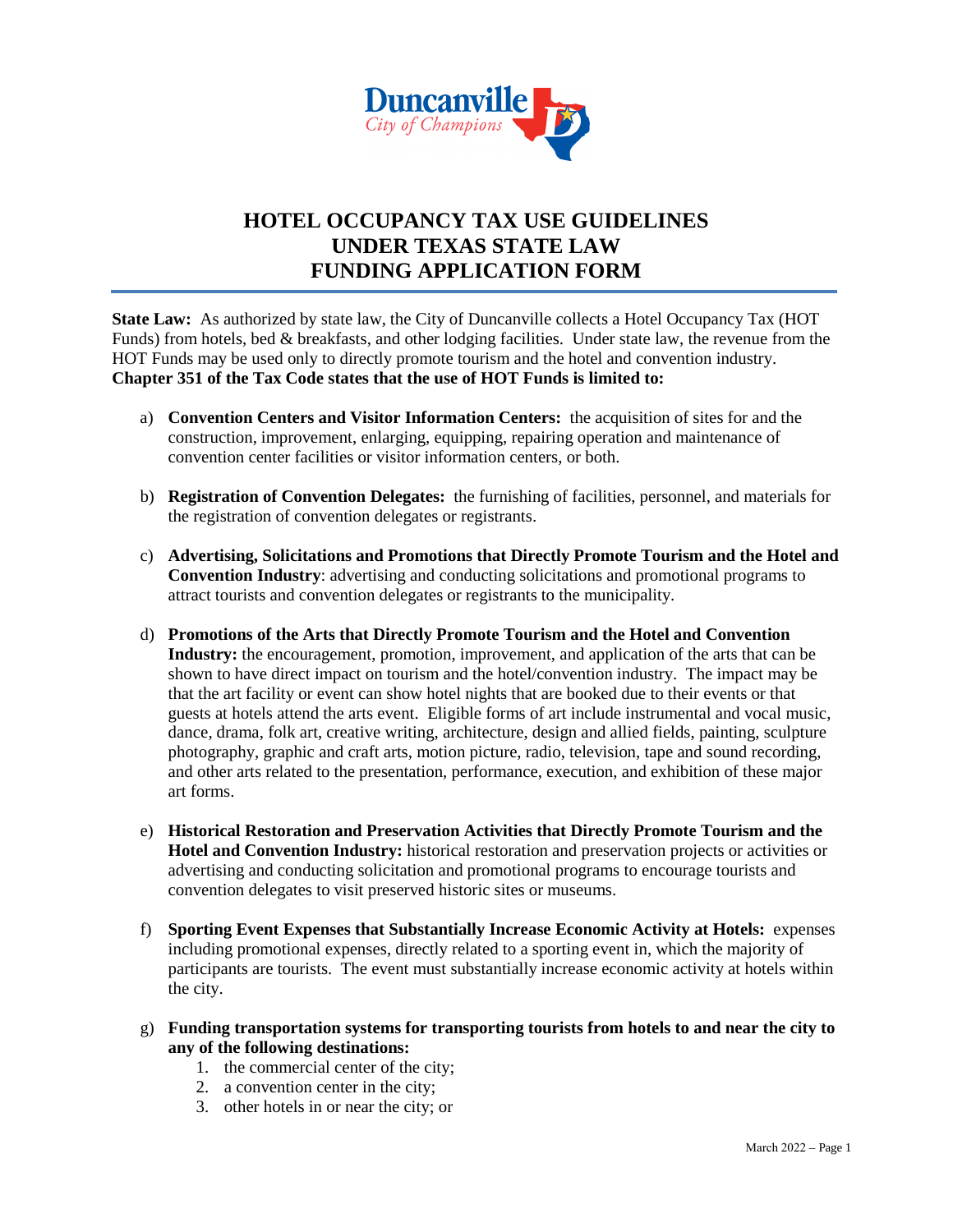4. tourist attractions in or near the city.

The law specifically prohibits the use of the local hotel tax to cover the costs for general city transit costs to transport the general public.

h) **Signage directing tourists to sights and attractions that are visited frequently by hotel guests in the municipality.**

**City of Duncanville:** The City of Duncanville accepts applications from groups and businesses whose program fits into one or more of the above categories. **In order to ensure funding consideration for your event, requests for funds should be submitted on this official application by August 31, 2022 .** The application will be reviewed by the City of Duncanville staff to ensure the funding requests meets state guidelines. Once the application has been reviewed and is determined it meets minimum state qualifications for funding, the applicant will be invited to provide a presentation on their funding request to City Staff. The request will then be analyzed to determine the event's total economic impact to the community. Staff will notify the applicant when their request and staff's recommendation will be presented to the City Council for consideration. The applicant is required to attend the City Council meeting in order for the request to be considered. The applicant may be asked to provide the City Council a presentation regarding their request as well.

**Eligibility and Priority for Hotel Tax Funds:** *Priority will be given to those events and entities based on their ability to generate overnight visitors to Duncanville.* The amount that you are requesting should consider the gross amount of hotel night revenue that you are predicting that will be created or sustained by your event. If an event will not generate any meaningful hotel night activity, it is not eligible for receipt of hotel occupancy tax funds. HOT Funds awarded will be based on the number of hotel rooms rented and the economic impact to the city. Events can prove this potential to generate overnight visitors by:

- a) **historic information on the number of room nights used during previous years of the same events**;
- b) **current information on the size of a room block that has been reserved at area hotels to accommodate anticipated overnight guests attending the funded event;**
- c) **historical information on the number of guests at hotel or other lodging facilities that attended the funded event (through surveys, guest directories, or other sources); and/or**
- d) **examples of the planned marketing of the programs and activities that will likely generate overnight visitors to local lodging properties from this event.**

**Use of Revenues from Event:** A portion of the revenues from any event and/or project receiving any type of funding assistance from the HOT Funds should be channeled back into the future costs of operating that same event or the continued operation of the project. No other outside event(s), project, charity, etc., sponsored by the host organization may profit from the City of Duncanville funding of a particular event.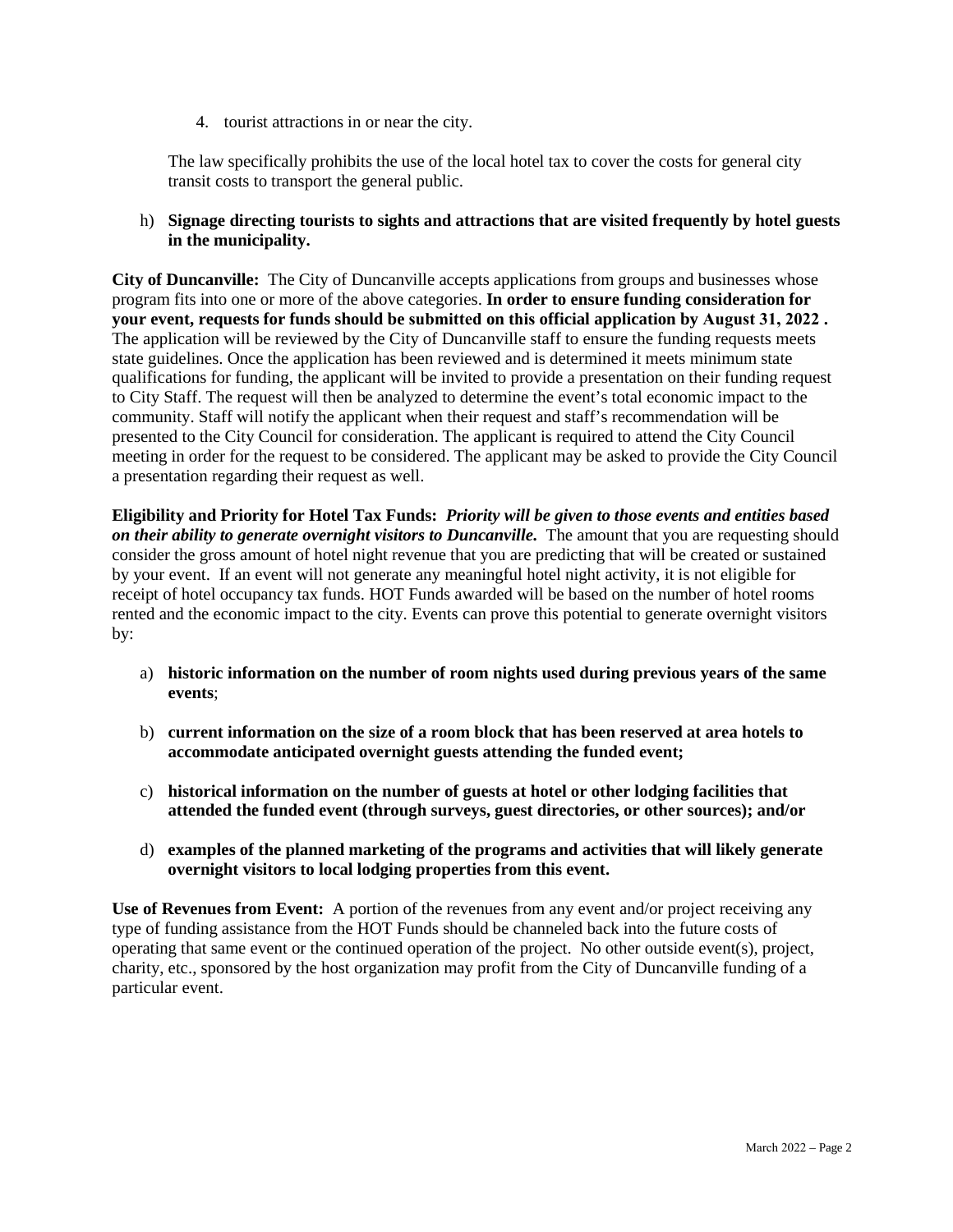**Supplemental Information Required with Application**: Along with the application, please submit the following:

- \_\_\_\_\_ Proposed Marketing Plan for Funded Event
- \_\_\_\_\_ Schedule of Activities or Events Relating to the Funded Project
- \_\_\_\_\_ Past Marketing Materials used to promote the event

Please Submit to: Agustin Garcia, Director of Economic Development

> Mail To: P.O. Box 380280 Duncanville, TX 75138-0280

Drop Off: Economic Development 203 E. Wheatland Rd. Duncanville, TX 75116

#### **For questions, please call 972.780.4997.**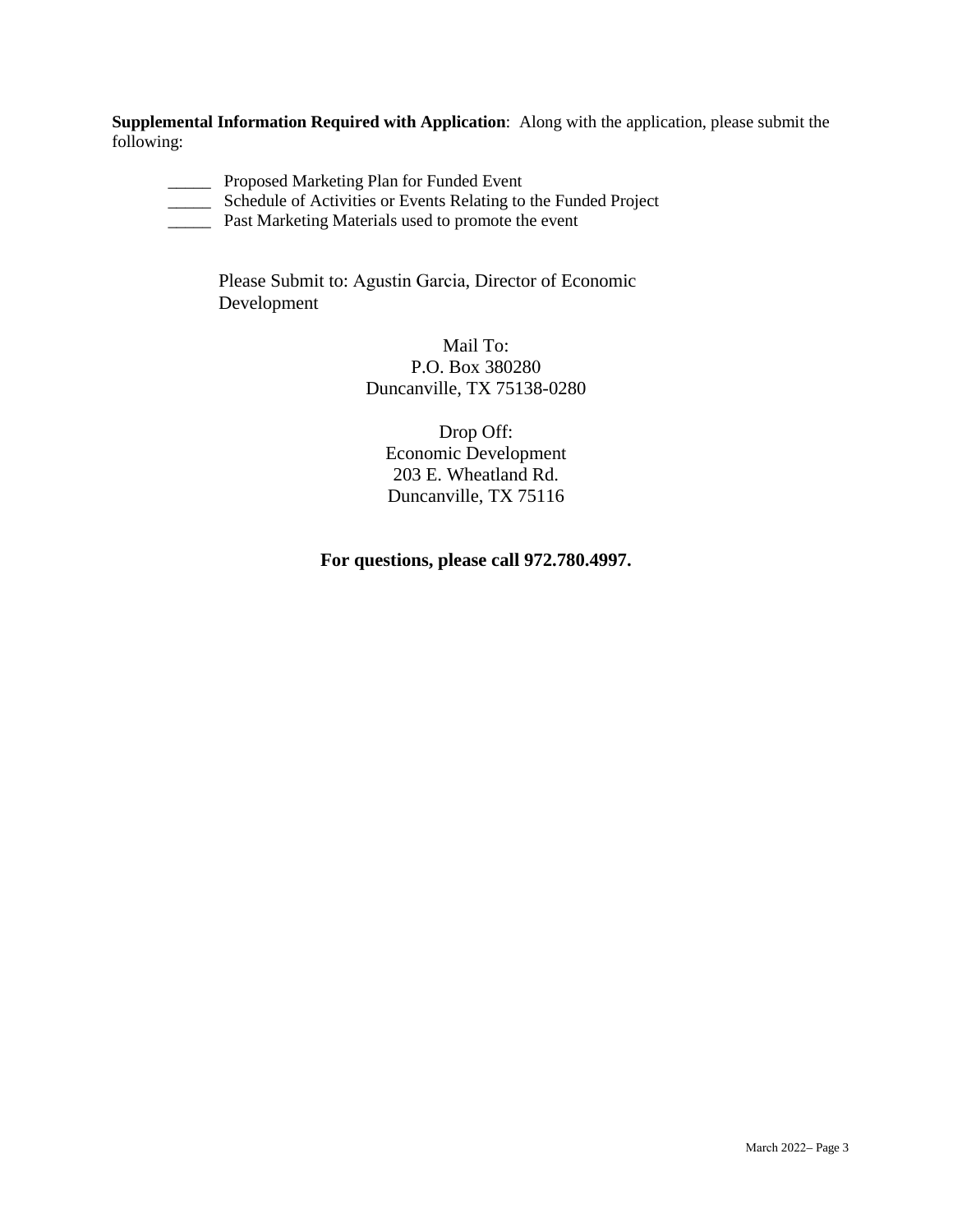

## **Hotel Occupancy Funding Application**

| Date: |  |  |  |
|-------|--|--|--|
|       |  |  |  |

### **Organization Information**

| <b>Event Information</b> |                                                                                   |  |
|--------------------------|-----------------------------------------------------------------------------------|--|
|                          |                                                                                   |  |
|                          |                                                                                   |  |
|                          |                                                                                   |  |
| Amount Requested: \$     |                                                                                   |  |
|                          |                                                                                   |  |
|                          | ,我们也不能在这里的人,我们也不能在这里的人,我们也不能在这里的人,我们也不能在这里的人,我们也不能在这里的人,我们也不能在这里的人,我们也不能在这里的人,我们也 |  |
|                          |                                                                                   |  |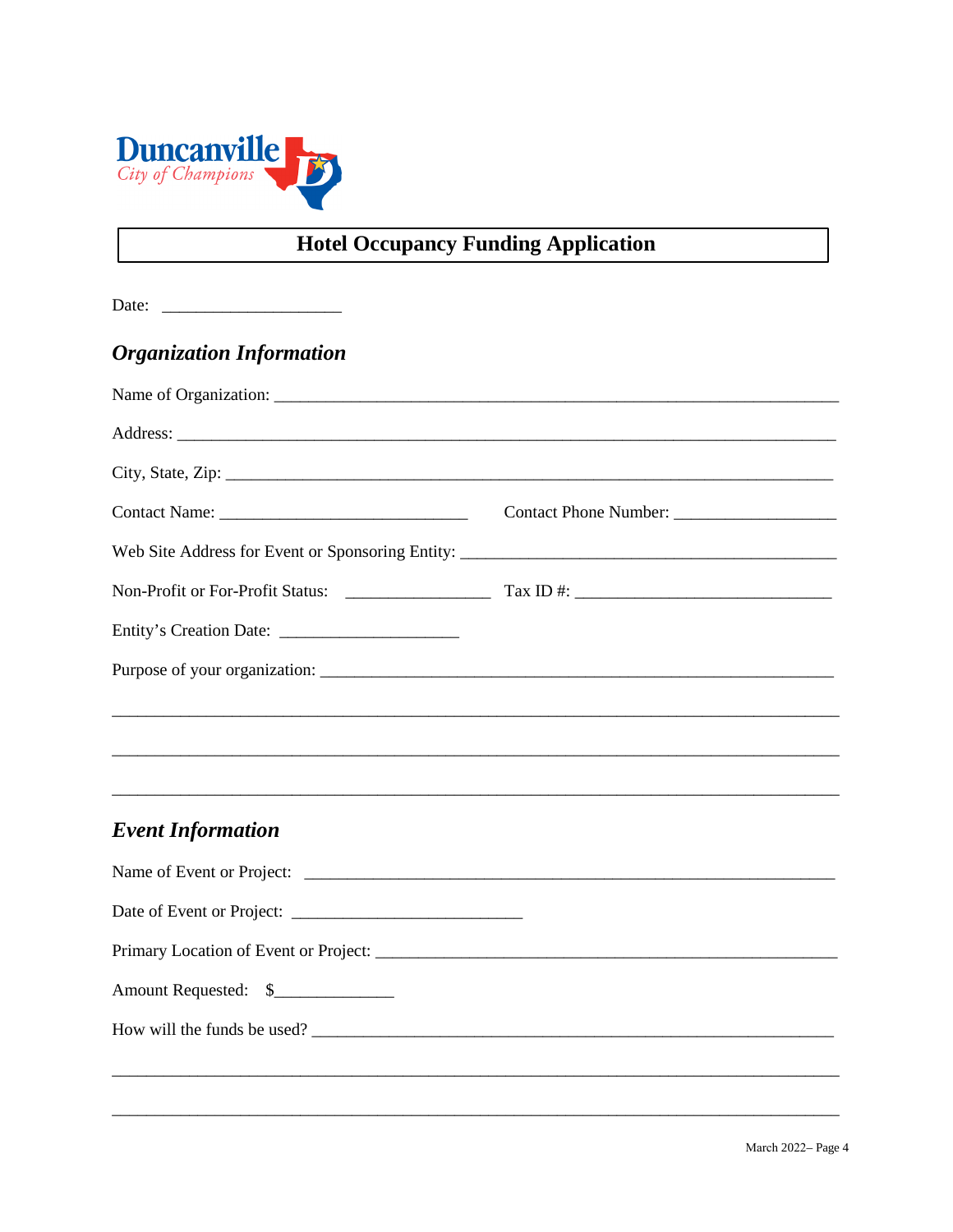Primary Purpose of Funded Activity/Facility:

# \_\_\_\_\_\_\_\_\_\_\_\_\_\_\_\_\_\_\_\_\_\_\_\_\_\_\_\_\_\_\_\_\_\_\_\_\_\_\_\_\_\_\_\_\_\_\_\_\_\_\_\_\_\_\_\_\_\_\_\_\_\_\_\_\_\_\_\_\_\_\_\_\_\_\_\_\_\_\_\_\_\_\_\_\_ \_\_\_\_\_\_\_\_\_\_\_\_\_\_\_\_\_\_\_\_\_\_\_\_\_\_\_\_\_\_\_\_\_\_\_\_\_\_\_\_\_\_\_\_\_\_\_\_\_\_\_\_\_\_\_\_\_\_\_\_\_\_\_\_\_\_\_\_\_\_\_\_\_\_\_\_\_\_\_\_\_\_\_\_\_ \_\_\_\_\_\_\_\_\_\_\_\_\_\_\_\_\_\_\_\_\_\_\_\_\_\_\_\_\_\_\_\_\_\_\_\_\_\_\_\_\_\_\_\_\_\_\_\_\_\_\_\_\_\_\_\_\_\_\_\_\_\_\_\_\_\_\_\_\_\_\_\_\_\_\_\_\_\_\_\_\_\_\_\_\_ **Percentage of Hotel Tax Support of Related Costs** \_\_\_\_\_ Percentage of Total **Event Costs** Covered by Hotel Occupancy Tax \_\_\_\_\_ Percentage of Total **Facility Costs** Covered by Hotel Occupancy Tax for the Funded Event \_\_\_\_\_ Percentage of **Staff Costs** Covered by Hotel Occupancy Tax for the Funded Event If staff costs are covered, estimate percentage of time staff spends annually on the funded event(s) compared to other activities \_\_\_\_\_\_\_\_\_\_\_% *Which Category or Categories Apply to Funding Request, and Amount Requested Under Each Category:* **a) Convention Center or Visitor Information Center:** construction, improvement, equipping, repairing, operation, and maintenance of convention center facilities or visitor information centers, or both. Amount requested under this category: \$ **In detail, describe how the funds will be used and include appropriate documentation. \_\_\_\_\_\_\_\_\_\_\_\_\_\_\_\_\_\_\_\_\_\_\_\_\_\_\_\_\_\_\_\_\_\_\_\_\_\_\_\_\_\_\_\_\_\_\_\_\_\_\_\_\_\_\_\_\_\_\_\_\_\_\_\_\_\_\_\_\_\_\_\_\_\_\_\_\_\_ \_\_\_\_\_\_\_\_\_\_\_\_\_\_\_\_\_\_\_\_\_\_\_\_\_\_\_\_\_\_\_\_\_\_\_\_\_\_\_\_\_\_\_\_\_\_\_\_\_\_\_\_\_\_\_\_\_\_\_\_\_\_\_\_\_\_\_\_\_\_\_\_\_\_\_\_\_\_**

\_\_\_\_\_\_\_\_\_\_\_\_\_\_\_\_\_\_\_\_\_\_\_\_\_\_\_\_\_\_\_\_\_\_\_\_\_\_\_\_\_\_\_\_\_\_\_\_\_\_\_\_\_\_\_\_\_\_\_\_\_\_\_\_\_\_\_\_\_\_\_\_\_\_\_\_\_\_\_\_\_\_\_\_\_

**b) Registration of Convention Delegates**: furnishing of facilities, personnel, and materials for the registration of convention delegates or registrants. Amount requested under this category:  $\frac{\S_{\perp}}{\S_{\perp}}$ 

**\_\_\_\_\_\_\_\_\_\_\_\_\_\_\_\_\_\_\_\_\_\_\_\_\_\_\_\_\_\_\_\_\_\_\_\_\_\_\_\_\_\_\_\_\_\_\_\_\_\_\_\_\_\_\_\_\_\_\_\_\_\_\_\_\_\_\_\_\_\_\_\_\_\_\_\_\_\_** 

**In detail, describe how the funds will be used and include appropriate documentation.**

**\_\_\_\_\_\_\_\_\_\_\_\_\_\_\_\_\_\_\_\_\_\_\_\_\_\_\_\_\_\_\_\_\_\_\_\_\_\_\_\_\_\_\_\_\_\_\_\_\_\_\_\_\_\_\_\_\_\_\_\_\_\_\_\_\_\_\_\_\_\_\_\_\_\_\_\_\_\_** 

**\_\_\_\_\_\_\_\_\_\_\_\_\_\_\_\_\_\_\_\_\_\_\_\_\_\_\_\_\_\_\_\_\_\_\_\_\_\_\_\_\_\_\_\_\_\_\_\_\_\_\_\_\_\_\_\_\_\_\_\_\_\_\_\_\_\_\_\_\_\_\_\_\_\_\_\_\_\_** 

**\_\_\_\_\_\_\_\_\_\_\_\_\_\_\_\_\_\_\_\_\_\_\_\_\_\_\_\_\_\_\_\_\_\_\_\_\_\_\_\_\_\_\_\_\_\_\_\_\_\_\_\_\_\_\_\_\_\_\_\_\_\_\_\_\_\_\_\_\_\_\_\_\_\_\_\_\_\_**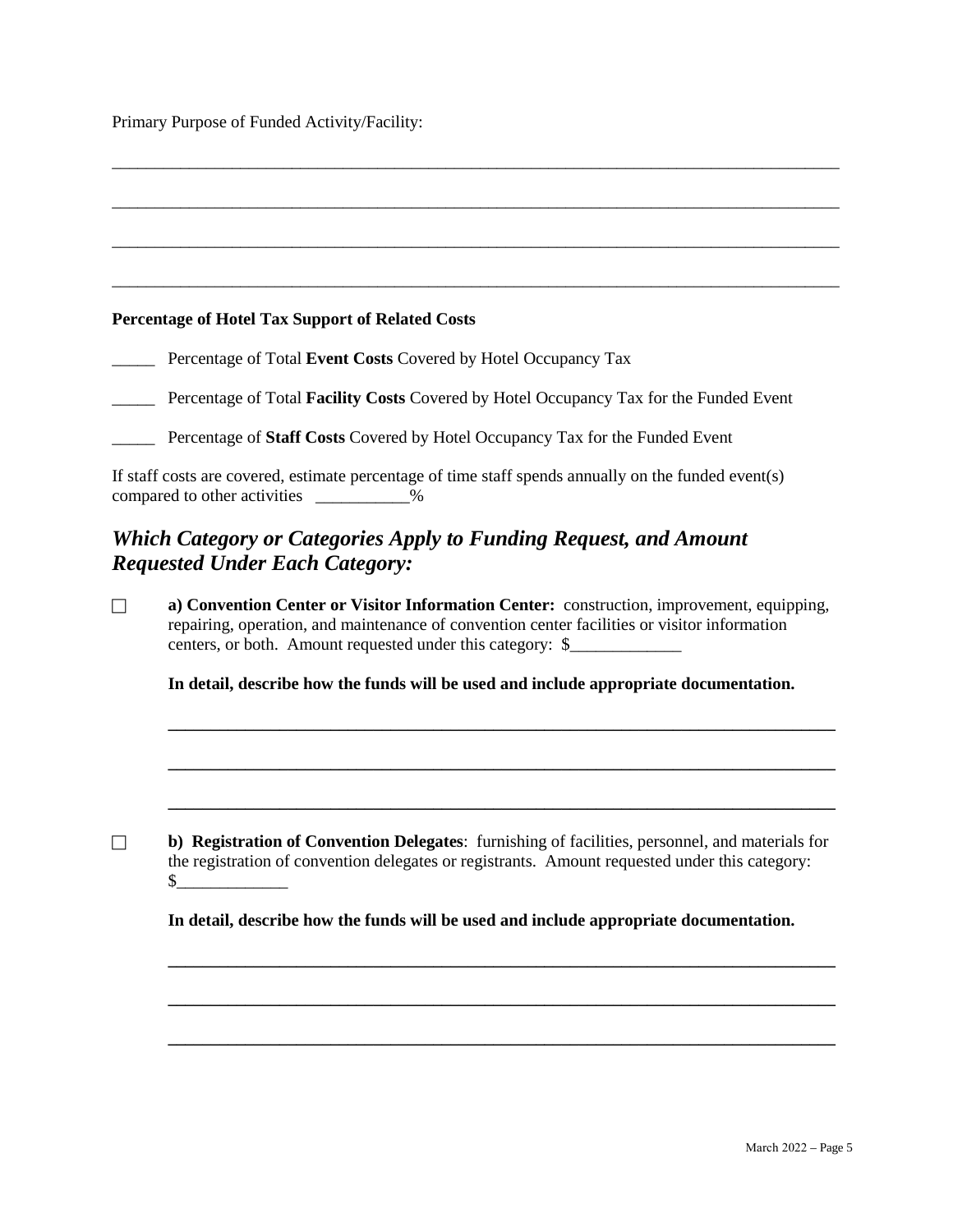| c) Advertising, Solicitations, Promotional programs to attract tourists and convention              |  |  |  |
|-----------------------------------------------------------------------------------------------------|--|--|--|
| delegates or registrants to the municipality or its vicinity. Amount requested under this category: |  |  |  |
|                                                                                                     |  |  |  |

**In detail, describe how the funds will be used and include appropriate documentation.**

**\_\_\_\_\_\_\_\_\_\_\_\_\_\_\_\_\_\_\_\_\_\_\_\_\_\_\_\_\_\_\_\_\_\_\_\_\_\_\_\_\_\_\_\_\_\_\_\_\_\_\_\_\_\_\_\_\_\_\_\_\_\_\_\_\_\_\_\_\_\_\_\_\_\_\_\_\_\_** 

**\_\_\_\_\_\_\_\_\_\_\_\_\_\_\_\_\_\_\_\_\_\_\_\_\_\_\_\_\_\_\_\_\_\_\_\_\_\_\_\_\_\_\_\_\_\_\_\_\_\_\_\_\_\_\_\_\_\_\_\_\_\_\_\_\_\_\_\_\_\_\_\_\_\_\_\_\_\_** 

**\_\_\_\_\_\_\_\_\_\_\_\_\_\_\_\_\_\_\_\_\_\_\_\_\_\_\_\_\_\_\_\_\_\_\_\_\_\_\_\_\_\_\_\_\_\_\_\_\_\_\_\_\_\_\_\_\_\_\_\_\_\_\_\_\_\_\_\_\_\_\_\_\_\_\_\_\_\_** 

 **d) Promotion of the Arts that Directly Enhance Tourism and the Hotel & Convention Industry:** the encouragement, promotion, improvement, and application of the arts that can be shown to have some direct impact on tourism and the hotel/convention industry. The impact may be that the art facility or event can show hotel nights that are booked due to their events or that guests at hotels attend the arts event. Eligible forms of art include instrumental and vocal music, dance, drama, folk art, creative writing, architecture, design and allied fields, painting, sculpture photography, graphic and craft arts, motion picture, radio, television, tape and sound recording, and other arts related to the presentation, performance, execution, and exhibition of these major art forms: \$\_\_\_\_\_\_\_\_\_\_\_\_\_

**In detail, describe how the funds will be used and include appropriate documentation.**

**\_\_\_\_\_\_\_\_\_\_\_\_\_\_\_\_\_\_\_\_\_\_\_\_\_\_\_\_\_\_\_\_\_\_\_\_\_\_\_\_\_\_\_\_\_\_\_\_\_\_\_\_\_\_\_\_\_\_\_\_\_\_\_\_\_\_\_\_\_\_\_\_\_\_\_\_\_\_** 

**\_\_\_\_\_\_\_\_\_\_\_\_\_\_\_\_\_\_\_\_\_\_\_\_\_\_\_\_\_\_\_\_\_\_\_\_\_\_\_\_\_\_\_\_\_\_\_\_\_\_\_\_\_\_\_\_\_\_\_\_\_\_\_\_\_\_\_\_\_\_\_\_\_\_\_\_\_\_** 

**\_\_\_\_\_\_\_\_\_\_\_\_\_\_\_\_\_\_\_\_\_\_\_\_\_\_\_\_\_\_\_\_\_\_\_\_\_\_\_\_\_\_\_\_\_\_\_\_\_\_\_\_\_\_\_\_\_\_\_\_\_\_\_\_\_\_\_\_\_\_\_\_\_\_\_\_\_\_** 

 **e) Historical restoration and preservation projects or activities or advertising and conducting solicitation and promotional programs to encourage tourists and convention delegates to visit preserved historic sites or museums**. Amount requested under this category:  $\frac{\S_{\_}}{\S_{\_}}$ 

**In detail, describe how the funds will be used and include appropriate documentation.**

**\_\_\_\_\_\_\_\_\_\_\_\_\_\_\_\_\_\_\_\_\_\_\_\_\_\_\_\_\_\_\_\_\_\_\_\_\_\_\_\_\_\_\_\_\_\_\_\_\_\_\_\_\_\_\_\_\_\_\_\_\_\_\_\_\_\_\_\_\_\_\_\_\_\_\_\_\_\_** 

**\_\_\_\_\_\_\_\_\_\_\_\_\_\_\_\_\_\_\_\_\_\_\_\_\_\_\_\_\_\_\_\_\_\_\_\_\_\_\_\_\_\_\_\_\_\_\_\_\_\_\_\_\_\_\_\_\_\_\_\_\_\_\_\_\_\_\_\_\_\_\_\_\_\_\_\_\_\_** 

**\_\_\_\_\_\_\_\_\_\_\_\_\_\_\_\_\_\_\_\_\_\_\_\_\_\_\_\_\_\_\_\_\_\_\_\_\_\_\_\_\_\_\_\_\_\_\_\_\_\_\_\_\_\_\_\_\_\_\_\_\_\_\_\_\_\_\_\_\_\_\_\_\_\_\_\_\_\_** 

 **f) Expenses including promotional expenses, directly related to a sporting event in which the majority of participants are tourists. The event must substantially increase economic activity at hotels within the city or its vicinity.** Amount requested under this category:  $\frac{1}{2}$ 

How many individuals are expected to participate in the sporting related event?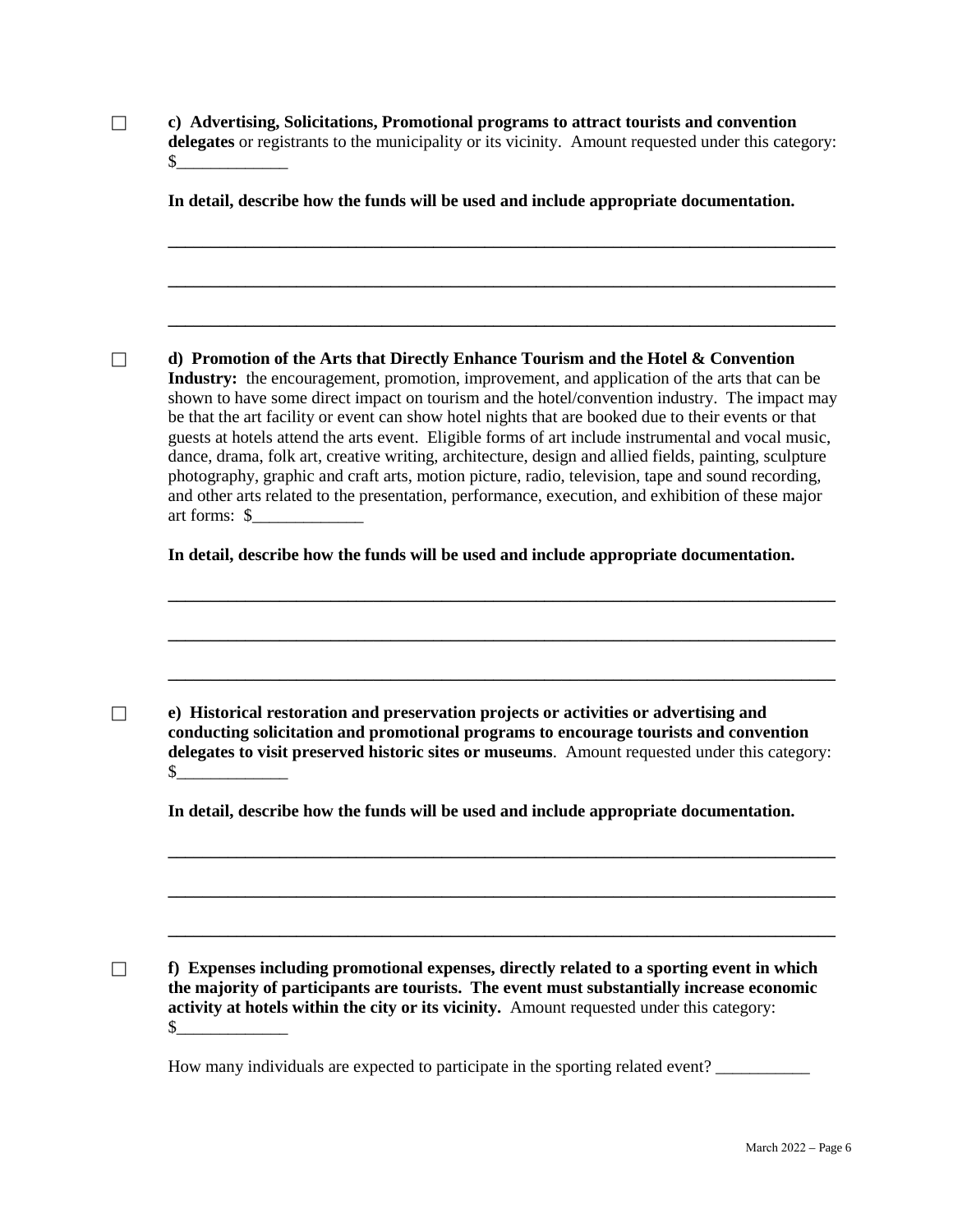How many of the participants at the sporting related event are expected to be from another city or county? \_\_\_\_\_\_\_\_\_\_\_

Quantify how the sporting related event will substantially increase economic activity at hotels within the city or its vicinity?

\_\_\_\_\_\_\_\_\_\_\_\_\_\_\_\_\_\_\_\_\_\_\_\_\_\_\_\_\_\_\_\_\_\_\_\_\_\_\_\_\_\_\_\_\_\_\_\_\_\_\_\_\_\_\_\_\_\_\_\_\_\_\_\_\_\_\_\_\_\_\_\_\_\_\_\_\_\_

\_\_\_\_\_\_\_\_\_\_\_\_\_\_\_\_\_\_\_\_\_\_\_\_\_\_\_\_\_\_\_\_\_\_\_\_\_\_\_\_\_\_\_\_\_\_\_\_\_\_\_\_\_\_\_\_\_\_\_\_\_\_\_\_\_\_\_\_\_\_\_\_\_\_\_\_\_\_

\_\_\_\_\_\_\_\_\_\_\_\_\_\_\_\_\_\_\_\_\_\_\_\_\_\_\_\_\_\_\_\_\_\_\_\_\_\_\_\_\_\_\_\_\_\_\_\_\_\_\_\_\_\_\_\_\_\_\_\_\_\_\_\_\_\_\_\_\_\_\_\_\_\_\_\_\_\_

\_\_\_\_\_\_\_\_\_\_\_\_\_\_\_\_\_\_\_\_\_\_\_\_\_\_\_\_\_\_\_\_\_\_\_\_\_\_\_\_\_\_\_\_\_\_\_\_\_\_\_\_\_\_\_\_\_\_\_\_\_\_\_\_\_\_\_\_\_\_\_\_\_\_\_\_\_\_

**\_\_\_\_\_\_\_\_\_\_\_\_\_\_\_\_\_\_\_\_\_\_\_\_\_\_\_\_\_\_\_\_\_\_\_\_\_\_\_\_\_\_\_\_\_\_\_\_\_\_\_\_\_\_\_\_\_\_\_\_\_\_\_\_\_\_\_\_\_\_\_\_\_\_\_\_\_\_** 

**\_\_\_\_\_\_\_\_\_\_\_\_\_\_\_\_\_\_\_\_\_\_\_\_\_\_\_\_\_\_\_\_\_\_\_\_\_\_\_\_\_\_\_\_\_\_\_\_\_\_\_\_\_\_\_\_\_\_\_\_\_\_\_\_\_\_\_\_\_\_\_\_\_\_\_\_\_\_** 

**\_\_\_\_\_\_\_\_\_\_\_\_\_\_\_\_\_\_\_\_\_\_\_\_\_\_\_\_\_\_\_\_\_\_\_\_\_\_\_\_\_\_\_\_\_\_\_\_\_\_\_\_\_\_\_\_\_\_\_\_\_\_\_\_\_\_\_\_\_\_\_\_\_\_\_\_\_\_** 

**In detail, describe how the funds will be used and include appropriate documentation.**

 **g) Funding transportation systems for transporting tourists from hotels to and near the city to any of the following destinations: 1) the commercial center of the city; 2) a convention center in the city; 3) other hotels in or near the city; and 4) tourist attractions in or near the city**. Amount requested under this category: \$\_\_\_\_\_\_\_\_\_\_\_\_\_

What sites or attractions will tourists be taken to by this transportation?

Will members of the general public (non-tourists) be riding on this transportation? \_\_\_\_

**What percentage of the ridership will be local citizens? \_\_\_\_\_\_\_\_\_\_\_\_**

**In detail, describe how the funds will be used and include appropriate documentation.**

**\_\_\_\_\_\_\_\_\_\_\_\_\_\_\_\_\_\_\_\_\_\_\_\_\_\_\_\_\_\_\_\_\_\_\_\_\_\_\_\_\_\_\_\_\_\_\_\_\_\_\_\_\_\_\_\_\_\_\_\_\_\_\_\_\_\_\_\_\_\_\_\_\_\_\_\_\_\_** 

**\_\_\_\_\_\_\_\_\_\_\_\_\_\_\_\_\_\_\_\_\_\_\_\_\_\_\_\_\_\_\_\_\_\_\_\_\_\_\_\_\_\_\_\_\_\_\_\_\_\_\_\_\_\_\_\_\_\_\_\_\_\_\_\_\_\_\_\_\_\_\_\_\_\_\_\_\_\_** 

**\_\_\_\_\_\_\_\_\_\_\_\_\_\_\_\_\_\_\_\_\_\_\_\_\_\_\_\_\_\_\_\_\_\_\_\_\_\_\_\_\_\_\_\_\_\_\_\_\_\_\_\_\_\_\_\_\_\_\_\_\_\_\_\_\_\_\_\_\_\_\_\_\_\_\_\_\_\_** 

**\_\_\_\_\_\_\_\_\_\_\_\_\_\_\_\_\_\_\_\_\_\_\_\_\_\_\_\_\_\_\_\_\_\_\_\_\_\_\_\_\_\_\_\_\_\_\_\_\_\_\_\_\_\_\_\_\_\_\_\_\_\_\_\_\_\_\_\_\_\_\_\_\_\_\_\_\_\_**

**\_\_\_\_\_\_\_\_\_\_\_\_\_\_\_\_\_\_\_\_\_\_\_\_\_\_\_\_\_\_\_\_\_\_\_\_\_\_\_\_\_\_\_\_\_\_\_\_\_\_\_\_\_\_\_\_\_\_\_\_\_\_\_\_\_\_\_\_\_\_\_\_\_\_\_\_\_\_**

**\_\_\_\_\_\_\_\_\_\_\_\_\_\_\_\_\_\_\_\_\_\_\_\_\_\_\_\_\_\_\_\_\_\_\_\_\_\_\_\_\_\_\_\_\_\_\_\_\_\_\_\_\_\_\_\_\_\_\_\_\_\_\_\_\_\_\_\_\_\_\_\_\_\_\_\_\_\_** 

**h)** Signage directing tourists to sights and attractions that are visited frequently by hotel **guests in the municipality**. Amount requested under this category: \$\_\_\_\_\_\_\_\_\_\_\_\_\_

**What tourist attractions will be the subject of the signs?**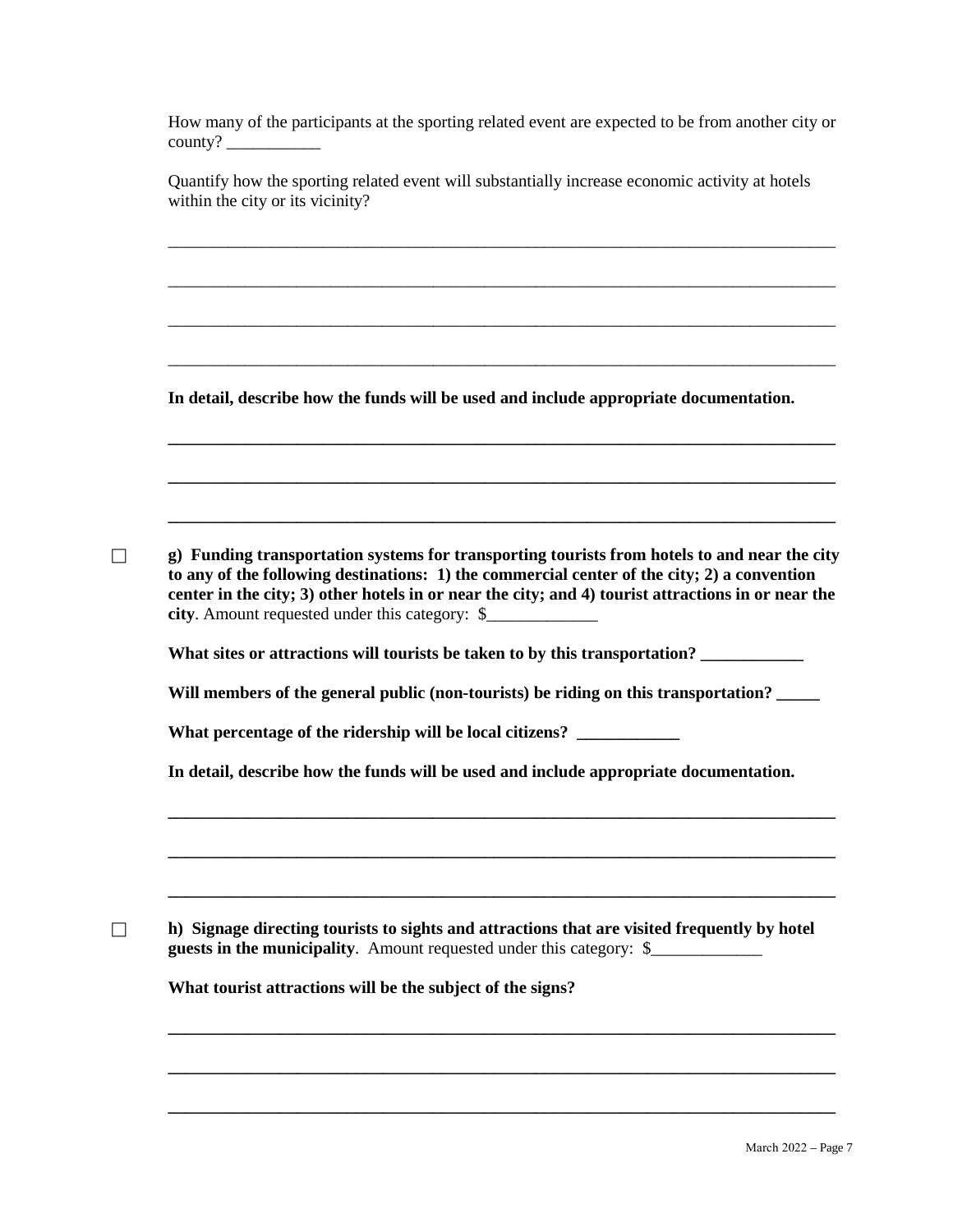|    | In detail, describe how the funds will be used and include appropriate documentation.                                                                                   |
|----|-------------------------------------------------------------------------------------------------------------------------------------------------------------------------|
|    | <u> 1989 - Johann Barn, mars an t-Amerikaansk politiker (* 1908)</u><br><b>Questions for All Funding Request Categories:</b>                                            |
|    | 1. How many years have you held this Event or Project: ______                                                                                                           |
| 2. | Expected Attendance: ____________                                                                                                                                       |
| 3. | How many people attending the Event or Project will use Duncanville hotels?                                                                                             |
|    | Number of rooms rented for your event:                                                                                                                                  |
| 4. | Did you reserve a room block for this event at an area hotel and if so, for how many rooms and at                                                                       |
|    | <u> 1989 - Johann Stoff, deutscher Stoff, der Stoff, der Stoff, der Stoff, der Stoff, der Stoff, der Stoff, der S</u>                                                   |
|    |                                                                                                                                                                         |
| 5. | List other years (over the last three years) that you have hosted your Event or Project with amount<br>of assistance given from HOT and the number of hotel rooms used: |

| <b>Month/Year Held</b> | <b>Assistance Amount</b> | <b>Number of Hotel Rooms Used</b> |  |
|------------------------|--------------------------|-----------------------------------|--|
|                        |                          |                                   |  |
|                        |                          |                                   |  |
|                        |                          |                                   |  |
|                        |                          |                                   |  |
|                        |                          |                                   |  |

**\* Documentation must be included from each Duncanville hotel that supported the number of rooms used for all years.**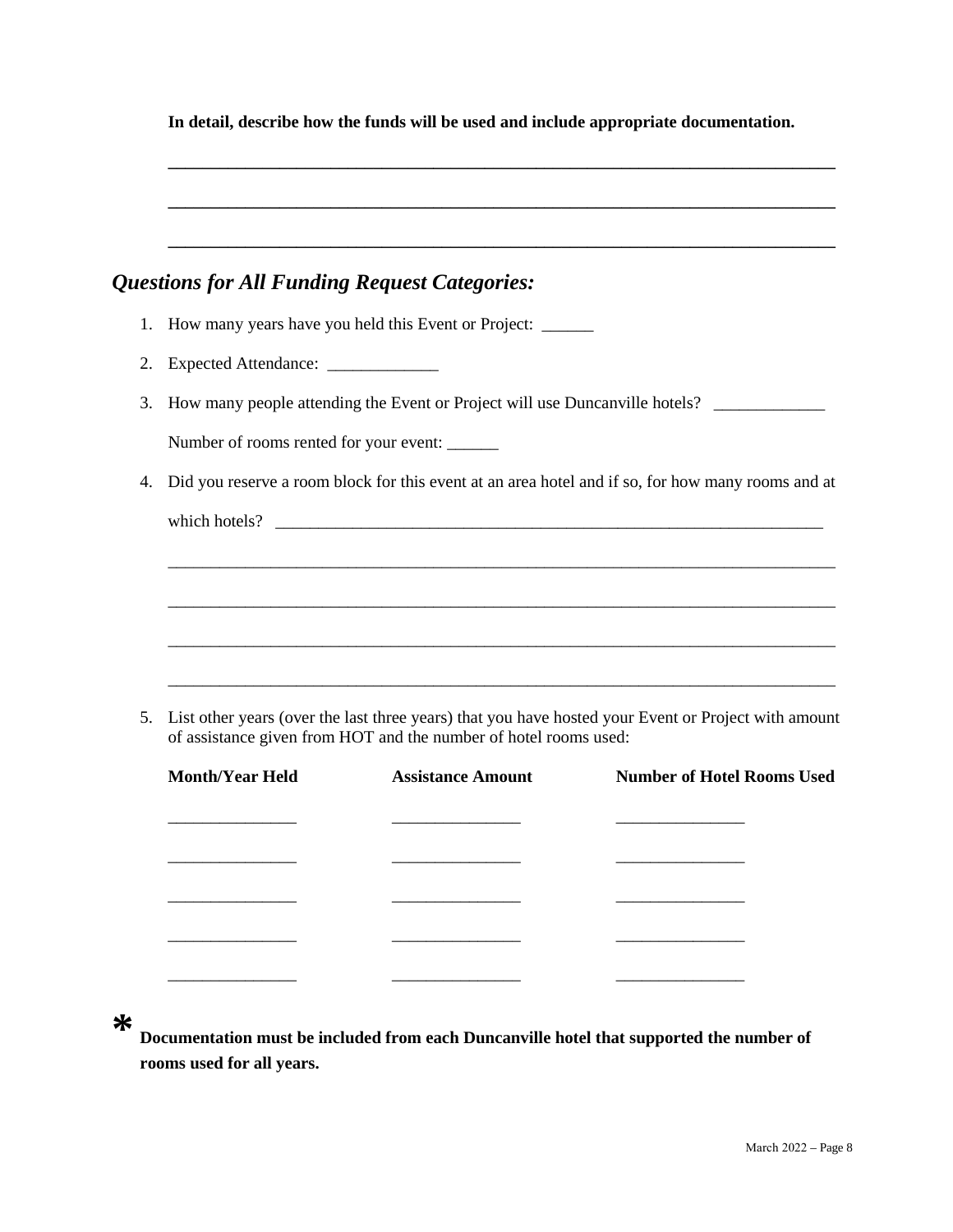|    | 6. How will you measure the impact of your event on area hotel activity (e.g.; room block usage                                                                                                                                                                                                                                                                                                                                                                                                                                                                                                                                                                                                                                                             |
|----|-------------------------------------------------------------------------------------------------------------------------------------------------------------------------------------------------------------------------------------------------------------------------------------------------------------------------------------------------------------------------------------------------------------------------------------------------------------------------------------------------------------------------------------------------------------------------------------------------------------------------------------------------------------------------------------------------------------------------------------------------------------|
|    |                                                                                                                                                                                                                                                                                                                                                                                                                                                                                                                                                                                                                                                                                                                                                             |
|    |                                                                                                                                                                                                                                                                                                                                                                                                                                                                                                                                                                                                                                                                                                                                                             |
| 7. | Please list other organization, government entities, and grants that have offered financial support                                                                                                                                                                                                                                                                                                                                                                                                                                                                                                                                                                                                                                                         |
|    |                                                                                                                                                                                                                                                                                                                                                                                                                                                                                                                                                                                                                                                                                                                                                             |
| 8. | Will the event charge admission? Do you anticipate a net profit from the event? If there                                                                                                                                                                                                                                                                                                                                                                                                                                                                                                                                                                                                                                                                    |
|    | is a net profit, what is the anticipated amount and how will it be used?                                                                                                                                                                                                                                                                                                                                                                                                                                                                                                                                                                                                                                                                                    |
|    |                                                                                                                                                                                                                                                                                                                                                                                                                                                                                                                                                                                                                                                                                                                                                             |
| 9. | Please list all promotion efforts your organization is coordinating and the amount financially<br>committed to each media outlet:                                                                                                                                                                                                                                                                                                                                                                                                                                                                                                                                                                                                                           |
|    | Newspaper:<br>$\frac{\S_{\frac{1}{2}}}{\S_{\frac{1}{2}}}{\S_{\frac{1}{2}}}{\S_{\frac{1}{2}}}{\S_{\frac{1}{2}}}{\S_{\frac{1}{2}}}{\S_{\frac{1}{2}}}{\S_{\frac{1}{2}}}{\S_{\frac{1}{2}}}{\S_{\frac{1}{2}}}{\S_{\frac{1}{2}}}{\S_{\frac{1}{2}}}{\S_{\frac{1}{2}}}{\S_{\frac{1}{2}}}{\S_{\frac{1}{2}}}{\S_{\frac{1}{2}}}{\S_{\frac{1}{2}}}{\S_{\frac{1}{2}}}{\S_{\frac{1}{2}}}{\S_{\frac{1}{2$<br>$\begin{picture}(25,20) \put(0,0){\line(1,0){10}} \put(15,0){\line(1,0){10}} \put(15,0){\line(1,0){10}} \put(15,0){\line(1,0){10}} \put(15,0){\line(1,0){10}} \put(15,0){\line(1,0){10}} \put(15,0){\line(1,0){10}} \put(15,0){\line(1,0){10}} \put(15,0){\line(1,0){10}} \put(15,0){\line(1,0){10}} \put(15,0){\line(1,0){10}} \put(15,0){\line(1$<br>Radio: |
|    | TV:<br>Other Paid Advertising:                                                                                                                                                                                                                                                                                                                                                                                                                                                                                                                                                                                                                                                                                                                              |
|    | Number of Press Releases/Media Alerts sent to the Media: _____<br>Number of Direct Mailings to out-of-town recipients: _____                                                                                                                                                                                                                                                                                                                                                                                                                                                                                                                                                                                                                                |
|    |                                                                                                                                                                                                                                                                                                                                                                                                                                                                                                                                                                                                                                                                                                                                                             |
|    | 10. Will you include a link to the City/CVB or other source on your promotional handouts                                                                                                                                                                                                                                                                                                                                                                                                                                                                                                                                                                                                                                                                    |
|    | 11. Will you negotiate a special rate or hotel/event package to attract overnight stays?                                                                                                                                                                                                                                                                                                                                                                                                                                                                                                                                                                                                                                                                    |
|    |                                                                                                                                                                                                                                                                                                                                                                                                                                                                                                                                                                                                                                                                                                                                                             |

12. What new marketing initiatives will you utilize to promote hotel and convention activity for this event?